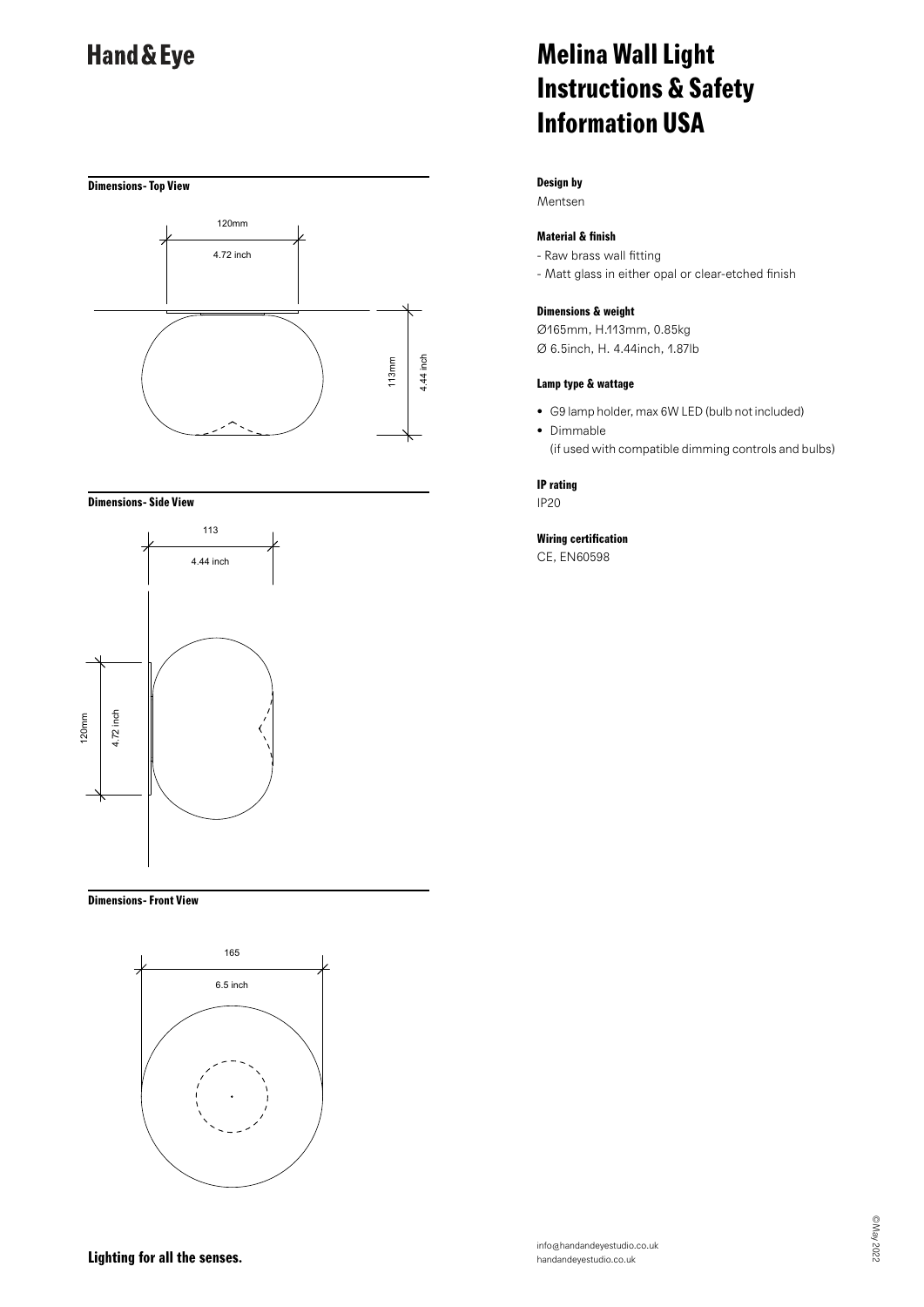# **Melina Wall Light Safety Information USA**

- Please read these instructions IN FULL and carefully BEFORE commencing assembly and installation.
- We recommend the use of a professional trades person with suitable qualifications for the installation of electrical lights.
- Install the light in conformity with all relevant local building codes and regulations.
- Make sure mains power is off during installation.
- Make sure that the light is securely mounted to the ceiling or wall and that there is a suitable substrate for this.
- Ensure you are working from a safe platform or ladder if working at height.
- Do NOT use a lightbulb of more than 6W.
- Take care with the glass shade as this can break if it is hit hard enough.
- If at any point your lightbulb breaks then, as with any light, do not touch the filament/LED part unless the power is turned off
- Always turn off the power before changing a lightbulb.
- Used electrical equipment (WEEE) should not be mixed with general household waste. Please recycle. Our products can be dismantled prior to disposal.

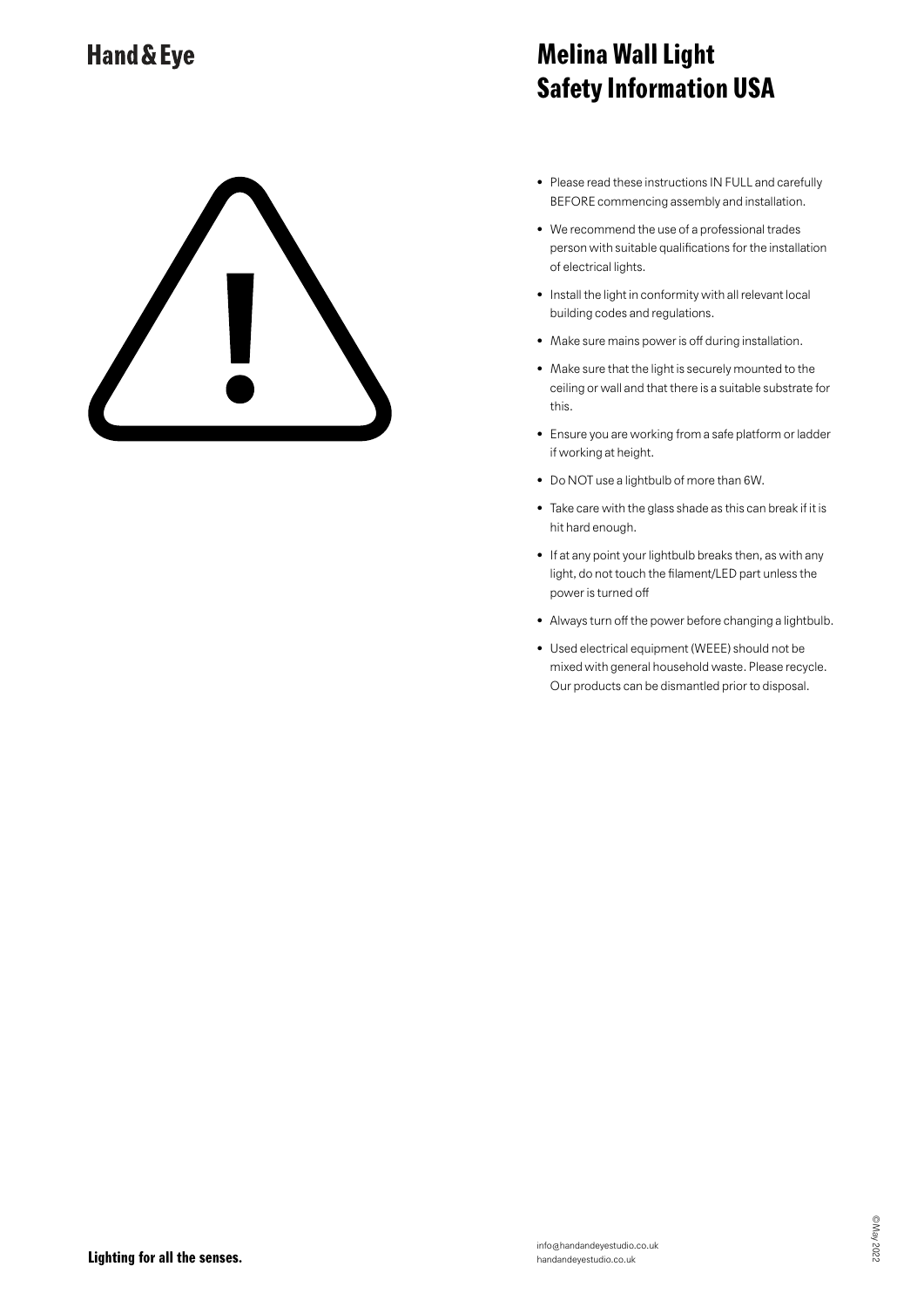#### **Diagram 1**

Exploded view of the Melina Wall Light



- 
- 2. Neutral cable connection
- 3. Earth termination cable connection
- 4. Brass wall disc
- 5. G9 lamp holder and threaded aluminum connector
- 6. Screws for connection to 4 inch Raco back box
- 7. G9 LED lightbulb (not supplied)
- 8. Glass shade and pre attached threaded metal attachment collar
- 9. USA 4inch back box with earthing terminal

#### **Diagram 2**

Electrical connections and attaching to the wall

## **9 1 2**  $\mathcal{O}_{\mathcal{A}}$ **6 3 4 75**

# **Melina Wall Light Instructions USA 1/2**

### **Attaching & connecting the Mela light**

### **Steps**

#### **1 Prepare the ceiling / wall**

Make sure the ceiling or wall location has been suitably prepared allowing for a secure fixing substrate that can take the weight of the light. Brass disc screws align with a Raco 4inch back box.

#### **2 Connect to mains electrics**

Connect the pre -installed electrical cables to the mains supply using the Wago connectors and ensuring the correct polarity (see diagram 3).

#### **Note!**

- Always use a professional electrician
- Ensure the mains electrics are OFF prior to making the electrical connections

#### **3 Secure the brass wall mount**

Now that the connection has been made the brass wall disc can be secured to the back box on the ceiling or wall.

### **4 Connect the light bulb**

Select a suitable G9 LED light bulb with a maximum of 6W output. For a warm glow we would recommend a 2700K and for a cooler white glow a 3000K light bulb. Push in the bulb and test the lamp is working prior to the next step.